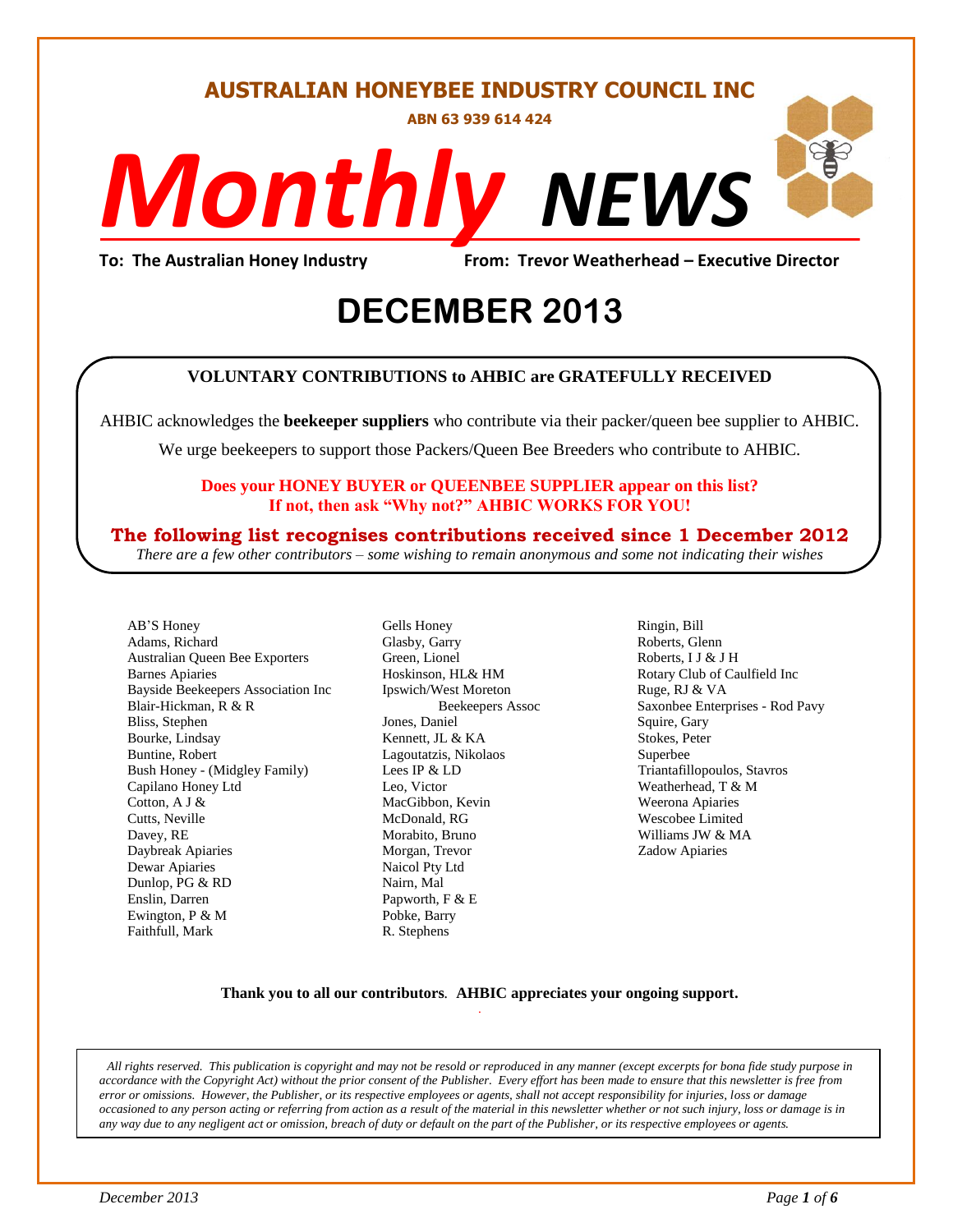# **LATEST ON HONEY LEVY REFORM AND INCREASE**

The latest details from the Industry Working Group (IWG) on this are now on the AHBIC website. Go to<http://honeybee.org.au/programs/honey-levy-reform-and-increase/>

Information has been sent out to member bodies of AHBIC. The IWG is currently working on the draft Code of Practice for Bee Health Management and the overarching National Biosecurity Program. A consultation workshop is being planned for late February in Melbourne to consult industry and further develop the draft Code of Practice and Program before they are presented at the round of state conferences.

# **SENATE INQUIRY**

I have been advised of an Inquiry by the Senate Rural and Regional Affairs and Transport References Committee. The title of the Inquiry is "Future of the Beekeeping and Pollination Service Industries in Australia". Details can be found at

[http://www.aph.gov.au/Parliamentary\\_Business/Committees/Senate/Rural\\_and\\_Regional\\_Affairs\\_an](http://www.aph.gov.au/Parliamentary_Business/Committees/Senate/Rural_and_Regional_Affairs_and_Transport/Beekeeping) [d\\_Transport/Beekeeping](http://www.aph.gov.au/Parliamentary_Business/Committees/Senate/Rural_and_Regional_Affairs_and_Transport/Beekeeping)

**All are invited to put in a submission and to encourage others in the beekeeping and pollination dependant industries to also put in a submission**.

AHBIC has written to those members of Plant Health Australia that are dependent in some way on honey bees for pollination to alert them to the Inquiry and urge them to put in a submission.

AHBIC will be putting in a submission.

**Please note that the closing date for submissions is 7 February.**

# **CONFERENCE DATES**

There has been a change to the dates for the New South Wales Apiarists Association conference and the Tasmanian Beekeepers Association conference.

These are the dates as I have them at present.

| Queensland Beekeepers Association                    | $12 - 13$ June | Toowoomba    |
|------------------------------------------------------|----------------|--------------|
| New South Wales Apiarists Association                | 8 - 9 May      | Narrabri     |
| <b>Tasmanian Beekeepers Association</b>              | 30 - 31 May    | Launceston   |
| WA Farmers Federation - Beekeeping Section           | 6 June         | Perth        |
| South Australian Apiarists Association               | 19-20 June     | Old Reynella |
| Victorian Apiarists Association                      | $7 - 8$ July   | Melbourne    |
| Honey Packers and Marketers Association              | <b>TBA</b>     |              |
| National Council of Crop Pollination Associations    | <b>TBA</b>     |              |
| <b>Australian Queen Bee Breeders Association</b>     | <b>TBA</b>     |              |
| Federal Council of Australian Apiarists' Association | 9 July         | Melbourne    |
| <b>Australian Honey Bee Industry Council</b>         | 9 July         | Melbourne    |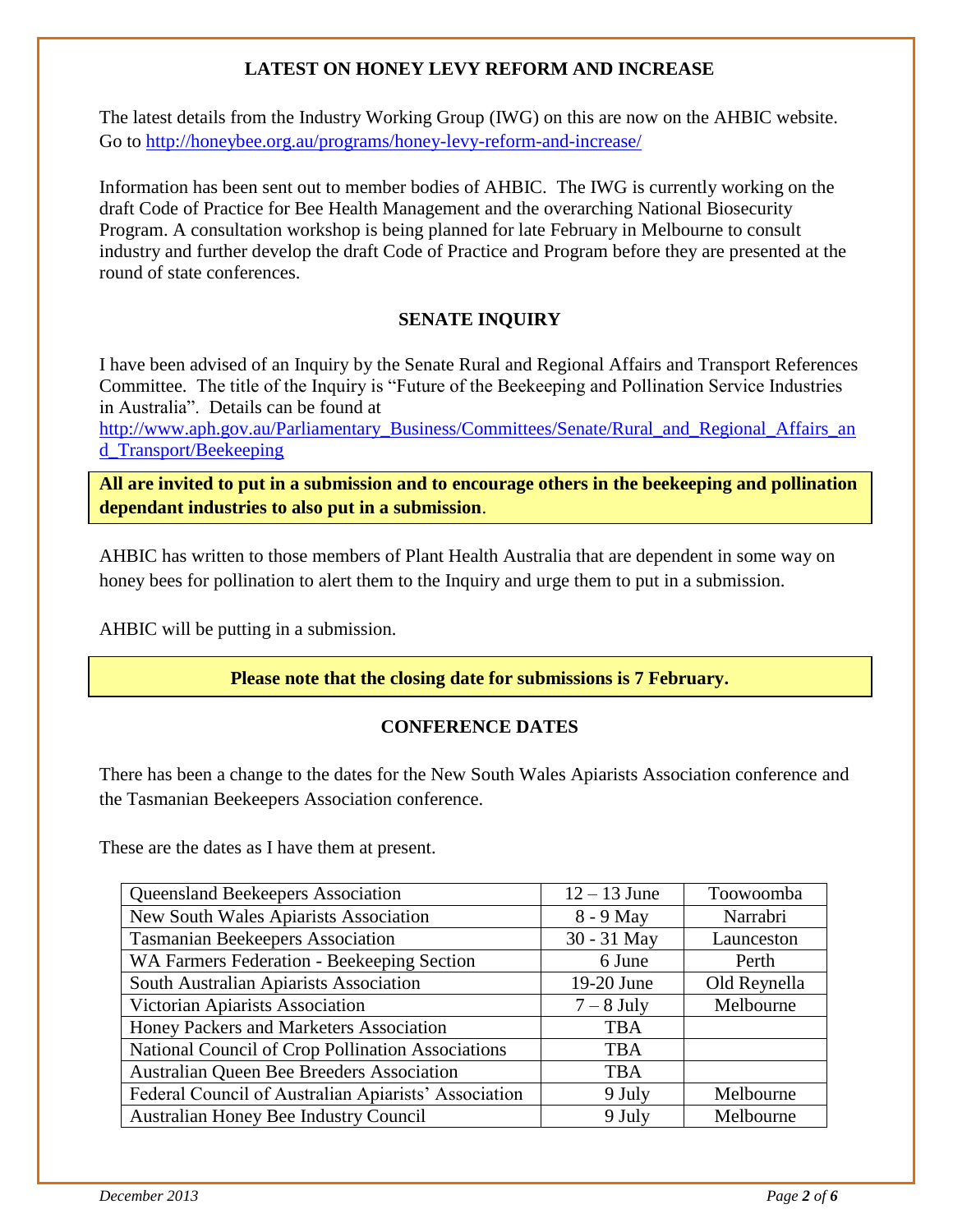#### **AGM**

In the last newsletter I gave details of the AHBIC AGM. Please note that the closing date for the cheapest accommodation closes on 31 January, 2104. This means you have only one month to book to get the cheapest rate. I have published the rates again.

| Accommodation at Mantra Tullamarine Hotel: |                               |                  |                                        |
|--------------------------------------------|-------------------------------|------------------|----------------------------------------|
| <b>Executive Studio</b>                    | This modern hotel room has    | $28 \text{ sqm}$ | Book before 31 January 2014: \$145.00  |
| Single Share (1 person)                    | en-suite bathroom (shower)    |                  | Book before 31 March 2014: \$155.00    |
| including breakfast for 1                  | only) with granite tiles from |                  | Bookings after 01 April 2014: \$165.00 |
|                                            | floor to ceiling. Bedding can |                  |                                        |
|                                            | be either a king bed or two   |                  |                                        |
|                                            | single beds.                  |                  |                                        |
|                                            | This modern hotel room has    | $28 \text{ sqm}$ | Book before 31 January 2014: \$155.00  |
| <b>Executive Studio</b>                    | en-suite bathroom (shower     |                  | Book before 31 March 2014: \$165.00    |
| Twin Share (2 people)                      | only) with granite tiles from |                  | Bookings after 01 April 2014: \$175.00 |
| including breakfast for 2                  | floor to ceiling. Bedding can |                  |                                        |
|                                            | be either a king bed or two   |                  |                                        |
|                                            | single beds.                  |                  |                                        |
| <b>Melrose Suite</b>                       | Modern and stylish, the       | 48 sqm           | Book before 31 January 2014: \$210.00  |
| Single Share                               | Melrose suites feature a      |                  | Book before 31 March 2014: \$220.00    |
| including breakfast for 1                  | separate lounge, private      |                  | Bookings after 01 April 2014: \$230.00 |
|                                            | balcony, king size bed and an |                  |                                        |
|                                            | en-suite bathroom with a      |                  |                                        |
|                                            | separate spa bath.            |                  |                                        |
| <b>Melrose Suite</b>                       | Modern and stylish, the       | 48 sqm           | Book before 31 January 2014: \$220.00  |
| Twin Share (2 people)                      | Melrose suites feature a      |                  | Book before 31 March 2014: \$230.00    |
| including breakfast for 2                  | separate lounge, private      |                  | Bookings after 01 April 2014: \$240.00 |
|                                            | balcony, king size bed and an |                  |                                        |
|                                            | en-suite bathroom with a      |                  |                                        |
|                                            | separate spa bath.            |                  |                                        |

#### **NEW CHEMICAL REGISTRATIONS**

The following chemicals have new product names registered, or are new chemicals, in recent APVMA gazettes. Beekeepers will know the dangers of these chemicals but they are now sold with different brand names that you may not be familiar with. They are:-

#### **AGRICULTURAL PRODUCTS BASED ON NEW ACTIVE CONSTITUENTS**

**Product Name:** Dupont Exirel Insecticide **Active Constituent/s:** 100 g/L cyrantraniliprole **Applicant Name:** Du Pont (Australia) Pty Ltd **Applicant ACN:** 000 716 469 **Summary of Use:** For control of sucking and chewing insects in cotton **Date of Registration:** 29 November 2013

**Label Approval No:** 64103/54110

For this chemical see also

http://www.apvma.gov.au/registration/assessment/docs/prs\_cyantraniliprole\_october\_2013.pdf where the following warning is given on page 50:-

#### **PROTECTION OF LIVESTOCK**

Toxic to bees. Will kill foraging bees directly exposed through contact during spraying and while spray droplets are still wet. May harm bees in hives which are over-sprayed or reached by spray drift. Beekeepers who are known to have hives in, or nearby, the area to be sprayed should be notified no less than 48 hours prior to the time of the planned application so that bees can be removed or otherwise protected prior to spraying.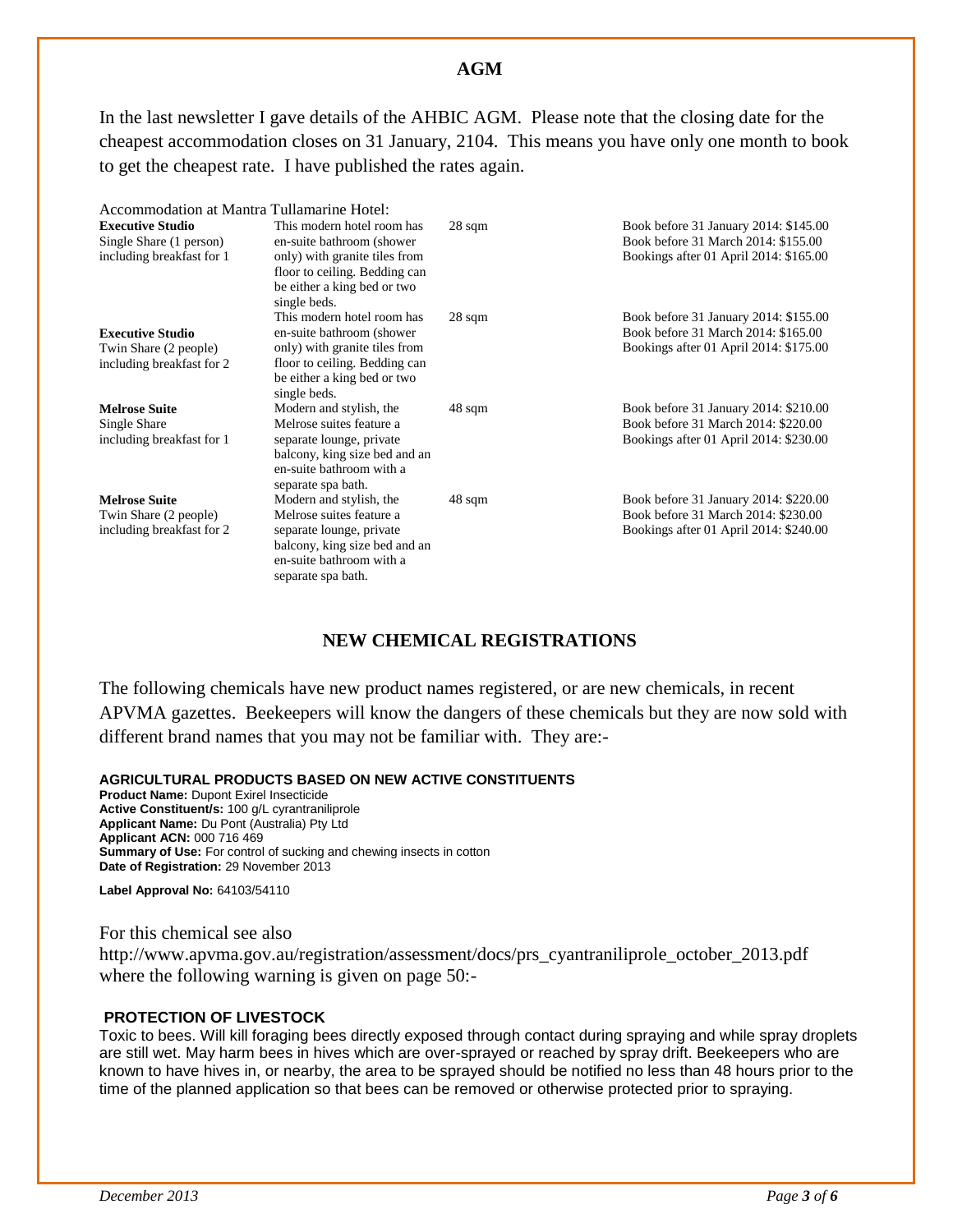**Product Name:** eChem Bifenthrin 100 EC Insecticide **Active Constituent/s:** 100 g/L bifenthrin **Applicant Name:** eChem (Aust) Pty Limited **Applicant ACN:** 089 133 095 **Summary of Use:** For the control of *Helicoverpa spp.* in cotton, tomatoes, lucerne seed crops, navy beans; *Carpophilus* beetle in stone fruit (except cherries); certain species of mites in bananas, cotton and tomatoes; longtailed mealy bug in pears; banana rust thrips in bananas; mirids in cotton; whitefly in tomatoes; redlegged earth mite, blue oat mite, *Bryobia* mite, webworm and brown pasture looper in faba beans, subterranean clover, clover, canola, wheat, barley, field peas, lupins and lucerne; vegetable weevil in canola and certain species of wireworms in cotton and sugarcane; fig longicorn in grapes and citrus leaf eating weevil in citrus **Date of Registration:** 28 November 2013 **Label Approval No:** 69549/61100 **Product Name:** Apithor Hive Beetle Harbourage Insecticide

**Active Constituent/s:** 0.48 g/kg fipronil **Applicant Name:** Ensystex Australasia Pty Ltd **Applicant ACN:** 102 221 965 **Summary of Use:** For the control of small hive beetle (*Aethina tumida*) in honey bee hives **Date of Registration:** 9 December 2013 **Label Approval No:** 66708/54227

This now means that Apithor is registered for use Australia wide. The previous AHBIC registration had restrictions. Apithor will now be able to be used for the National Bee Pest Surveillance Program in Tasmania and the Northern Territory where small hive beetle is not currently found.

# **SUPPORTING AHBIC**

As a New Year's resolution, I would urge those beekeepers that do not make a voluntary contribution to AHBIC to do so. As can be seen by the list on page 1, we have a loyal but small band of beekeepers that make their voluntary contribution to AHBIC. There are others who have asked that their name be not published. To those on the list and those who have asked to remain anonymous, AHBIC says thanks.

AHBIC relies on voluntary contributions to do its work for the beekeeping industry in Australia. There are many issues that AHBIC is currently addressing.

So please consider making a voluntary contribution to AHBIC. There is the form at the end of the newsletter that you can use to make a voluntary contribution.

# **QUEEN BEE LEVY**

The AHBIC proposal to set the queen bee levy at zero had been sent out to all the queen bee levy payers. I have been following up on those who did not reply and have a couple more to go. So far all those who have replied, or I have been successful in contacting, have been in favour of setting the rate at zero.

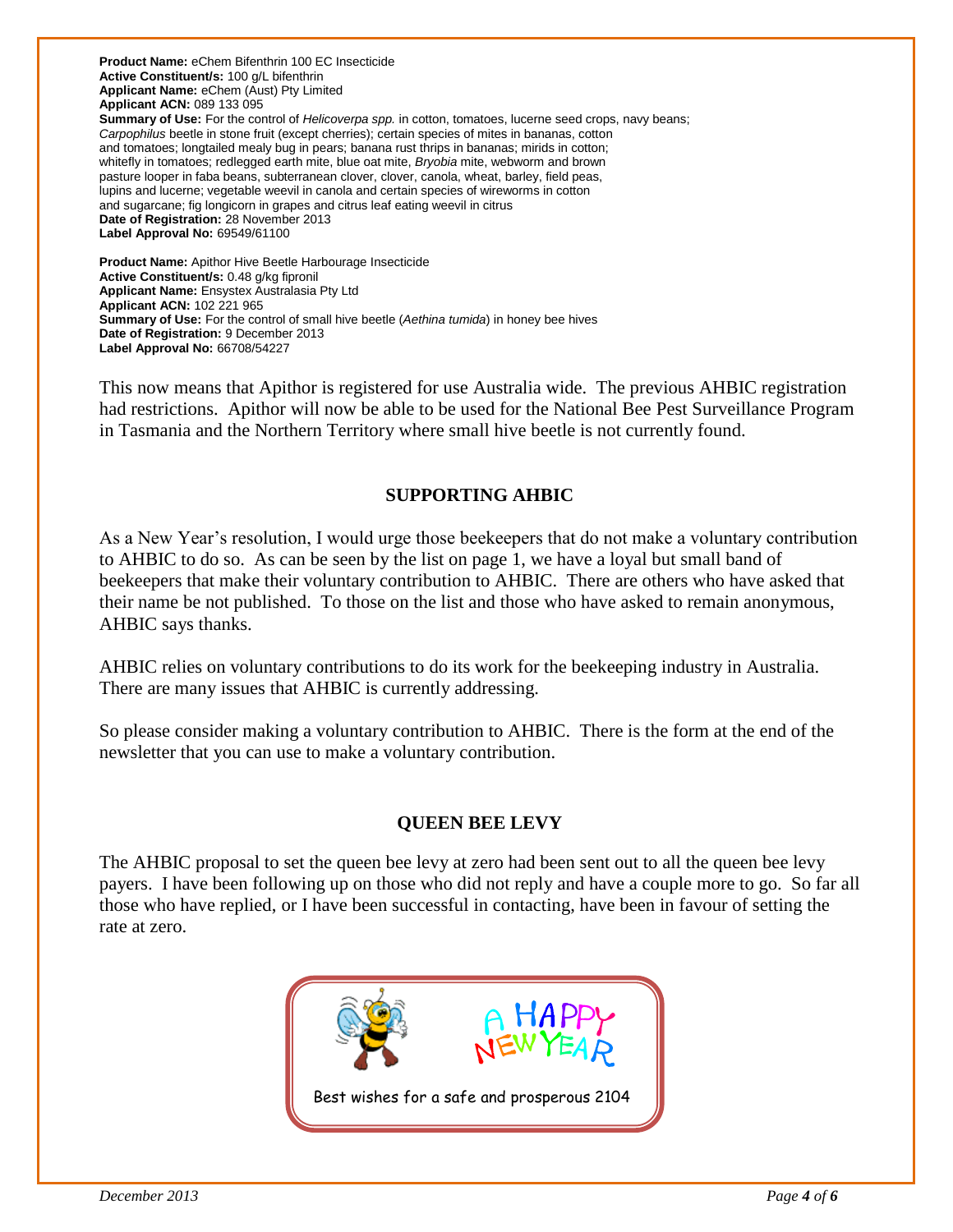## **PERSONAL PROPERTIES SECURITIES REGISTER**

I had an article from the Queensland Country Life on the Personal Properties Securities Register in the November newsletter.

The following is an email I received which may be of interest to beekeepers.

Important Australian Government information about the **Personal Property Securities Register** (PPSR) – an online register introduced on 30 January 2012 that protects your business when buying, selling or leasing out property including valuable goods, stock, vehicles, machinery, office equipment, crops and livestock – almost anything except real estate.

#### **Are you selling on terms, such as retention of title, or leasing out valuable goods?**

Registering your interest in goods which you haven't been paid for can help you to recover the debt **if your customer doesn't pay or becomes insolvent.**

#### **The two-year grace period to register any interests not yet registered is about to end!**

**ACT NOW** to register any outstanding pre-PPSR interests on the Personal Property Securities Register before the grace period ends on 31 January 2014.

**Register NOW** or risk losing out!

#### **Is your business buying valuable second-hand items?**

You can also check the Personal Property Securities Register to see if that second-hand machinery, equipment, vehicles, stock or other valuable used item you want to purchase is debt-free and safe from repossession. Doing a search to check **before you buy** is low cost, easy and immediate.

#### **Anyone can use the PPSR.**

For more information about the PPSR, the grace period, or to search or register an interest, visit [www.ppsr.gov.au](http://www.ppsr.gov.au/Pages/ppsr.aspx?utm_source=ppsr&utm_medium=email&utm_campaign=ppsrnews)